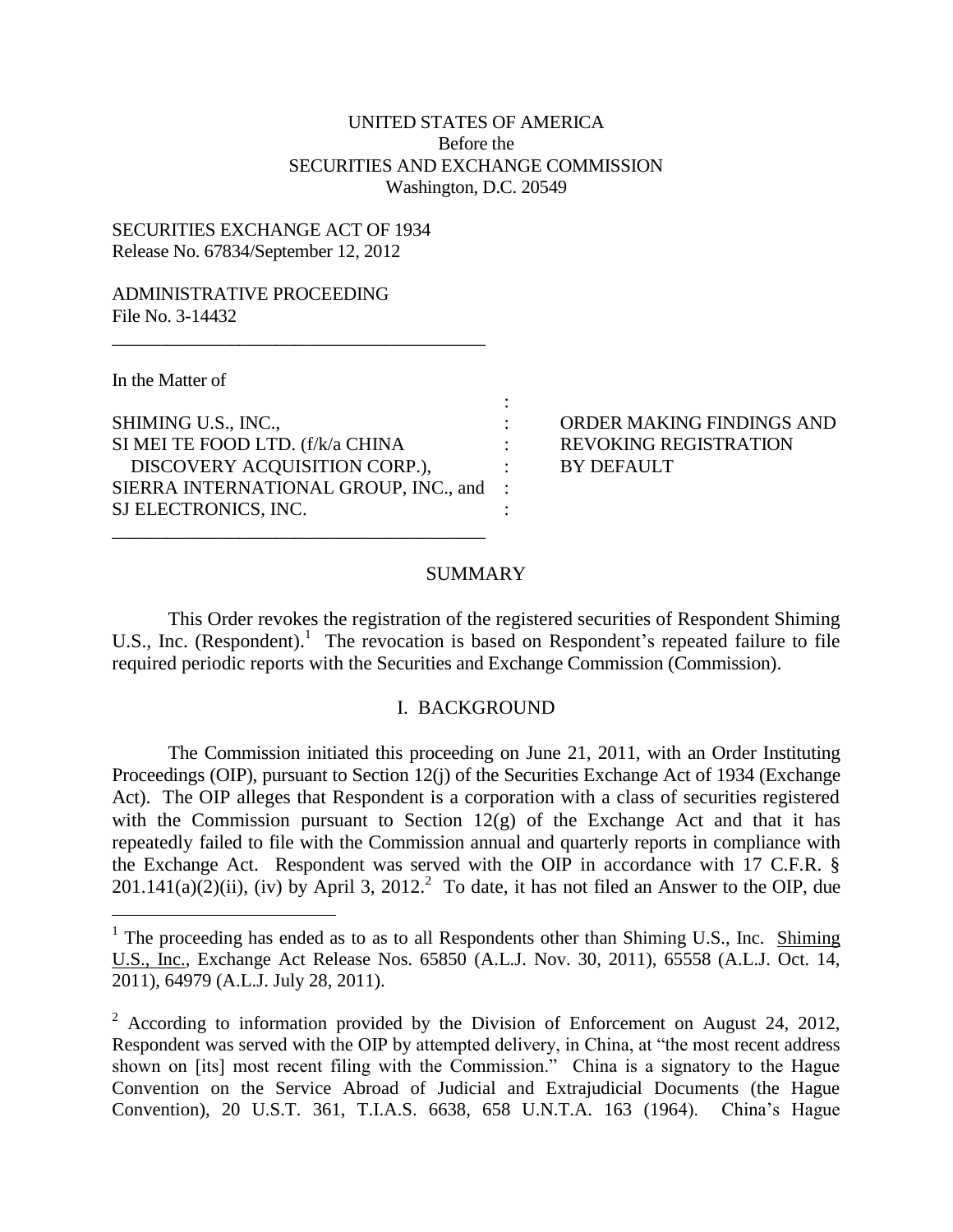ten days after service.<sup>3</sup> See OIP at 3; 17 C.F.R. § 201.220(b). Thus, Respondent has failed to answer or otherwise to defend the proceeding within the meaning of 17 C.F.R. § 201.155(a)(2). Accordingly, Respondent is in default, and the undersigned finds that the allegations in the OIP are true as to it. See OIP at 3; 17 C.F.R. §§ 201.155(a), .220(f).

### II. FINDINGS OF FACT

Shiming U.S., Inc. (CIK No. 1091294),<sup>4</sup> is a revoked Nevada corporation located in Xian, China, with a class of securities registered with the Commission pursuant to Exchange Act Section  $12(g)$ . The company is delinquent in its periodic filings with the Commission, having not filed any periodic reports since it filed a Form 10-Q for the period ended June 30, 2007. As of June 2, 2011, the company's stock (symbol "SGUS") was quoted on OTC Link (previously, "Pink Sheets") operated by OTC Markets Group Inc., had six market makers, and was eligible for the "piggyback" exception of Exchange Act Rule 15c2-11(f)(3).

### III. CONCLUSIONS OF LAW

By failing to file required annual and quarterly reports, Respondent violated Exchange Act Section 13(a) and Rules 13a-1 and 13a-13.

### IV. SANCTION

Revocation of the registration of the registered securities of Respondent will serve the public interest and the protection of investors, pursuant to Section 12(j) of the Exchange Act. Revocation will help ensure that the corporate shell is not later put to an illicit use involving publicly traded securities manipulated to the detriment of market participants. Further, revocation accords with Commission sanction considerations set forth in Gateway Int'l Holdings, Inc., Exchange Act Release No. 53907 (May 31, 2006), 88 SEC Docket 430, 438- 39 (citing Steadman v. SEC, 603 F.2d 1126, 1139-40 (5th Cir. 1979)), and with the sanctions imposed in similar cases in which corporations violated Exchange Act Section 13(a) by failing to file required annual and quarterly reports. See Cobalis Corp., Exchange Act Release No. 64813 (July 6, 2011); Nature's Sunshine Products, Inc., Exchange Act Release

Convention Authority confirmed attempted delivery by April 3, 2012. If Respondent believes that this attempted delivery did not constitute service of the OIP pursuant to 17 C.F.R. §  $201.141(a)(2)(ii)$ , (iv), it may move to set aside the default pursuant to 17 C.F.R. § 201.155(b). Any such motion must provide a current address at which Respondent agrees to accept delivery of the OIP.

<u>.</u>

 $3$  Nor has Respondent filed an opposition to the Division of Enforcement's August 29, 2012, Motion for Default.

<sup>4</sup> The CIK number is a unique identifier for each corporation in the Commission's EDGAR database. The user can retrieve filings of a corporation by using its CIK number.